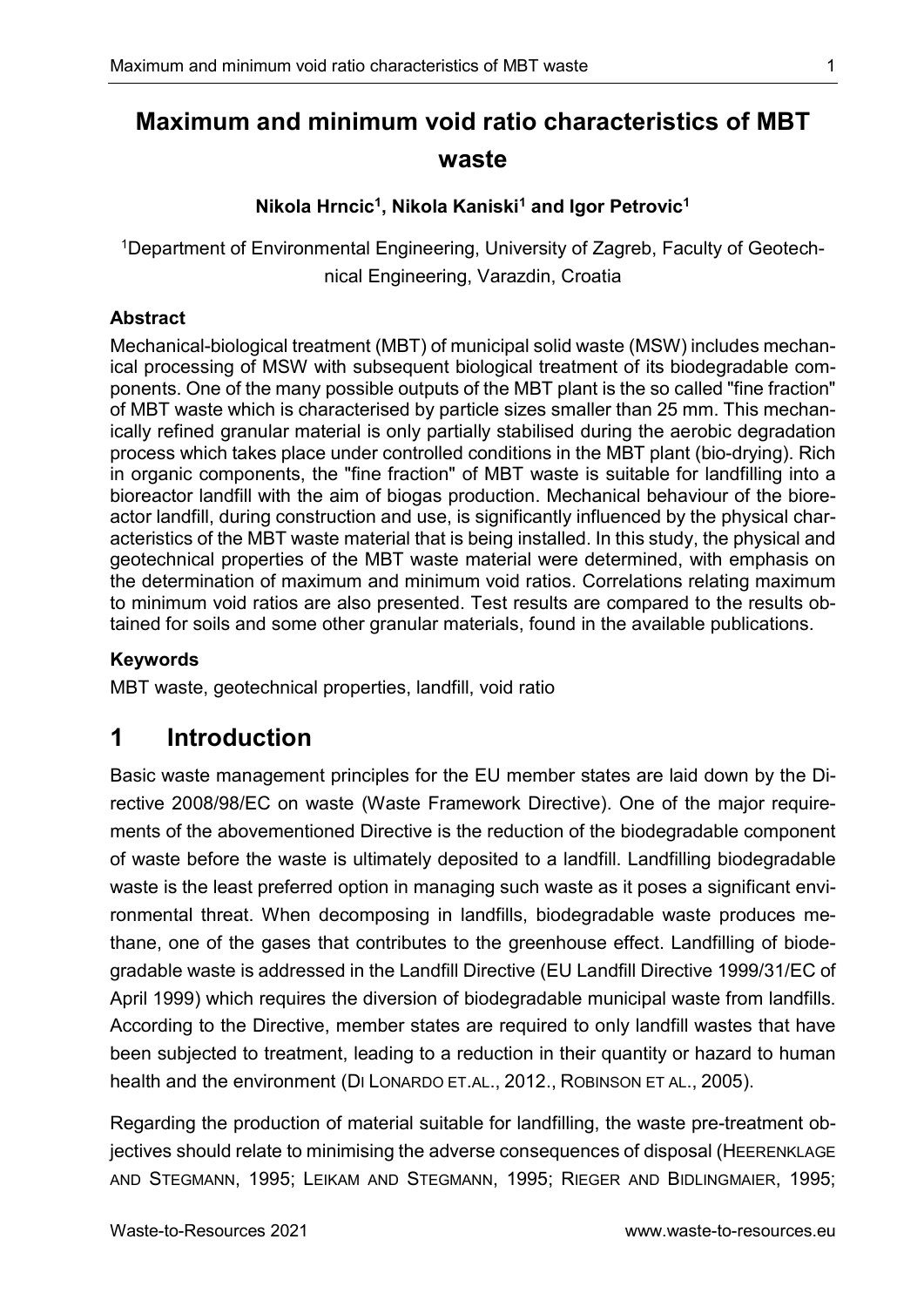SCHEELHAASE AND BIDLINGMAIER, 1997; KOMILIS, 1999; SOYEZ AND PLICKERT, 2002; FRICKE ET AL., 2005; MUNICH ET AL., 2006; MONTEJO ET AL., 2010; VELIS ET AL., 2010), including:

- minimisation of volume and mass of waste to be disposed in landfill;
- inactivation of biological and biochemical processes in order to reduce leachate and methane production and odour emissions;
- immobilisation of pollutants of the waste to be disposed of in order to reduce leachate contamination;
- reduction of landfill settlement;
- reduction of the duration of the landfill site aftercare. (DI LONARDO ET.AL., 2012)

Mechanical-biological treatment of MSW in the MBT plant consists of mechanical processing of waste, which generally includes shredding (i.e., size reduction and densification, separation of waste by particle sizes, density or magnetic properties), and biological treatment of MSW by means of aerobic or anaerobic degradation.

# 2 Material and methods

Sampling of the MBT waste specimens used for the purpose of this study took place at the Regional Centre for Waste Management, Mariscina. The centre is located in the Istria region in the south-west of Croatia. It is functioning as an MBT plant with the main focus on processing MSW which is collected in the local municipalities. Since the composition of input MSW varies seasonally, as a consequence of the tourist season during the summer, it is also worth mentioning that the MBT waste samples were collected in the winter season.

For a short period of time, the collected MSW is stored in the receiving pit of the MBT plant. Shredding of MSW to a fraction with particle sizes smaller than 200 mm is the first step in its mechanical processing. After the initial shredding, MSW is transported to the bio-drying bioreactor where biological treatment takes place. In the bioreactor, MSW is dried by a combination of heat that is produced during aerobic decomposition of the organic fraction of waste and excess aeration. Waste is subjected to bio-drying for a period of 7 to 10 days.

Subsequent mechanical processing of the bio-dried MSW includes further shredding/refinement and extraction of recyclables (e.g., ferrous and non-ferrous materials, plastics etc.). The final results of MBT processing are various material outputs with different characteristics. For the purpose of this study, the so-called "fine fraction" of bio-dried MBT waste was used (Figure 1). This output fraction of MBT waste is characterised by nominal particle sizes smaller than 25 mm and is appropriate for landfilling in the bioreactor landfill.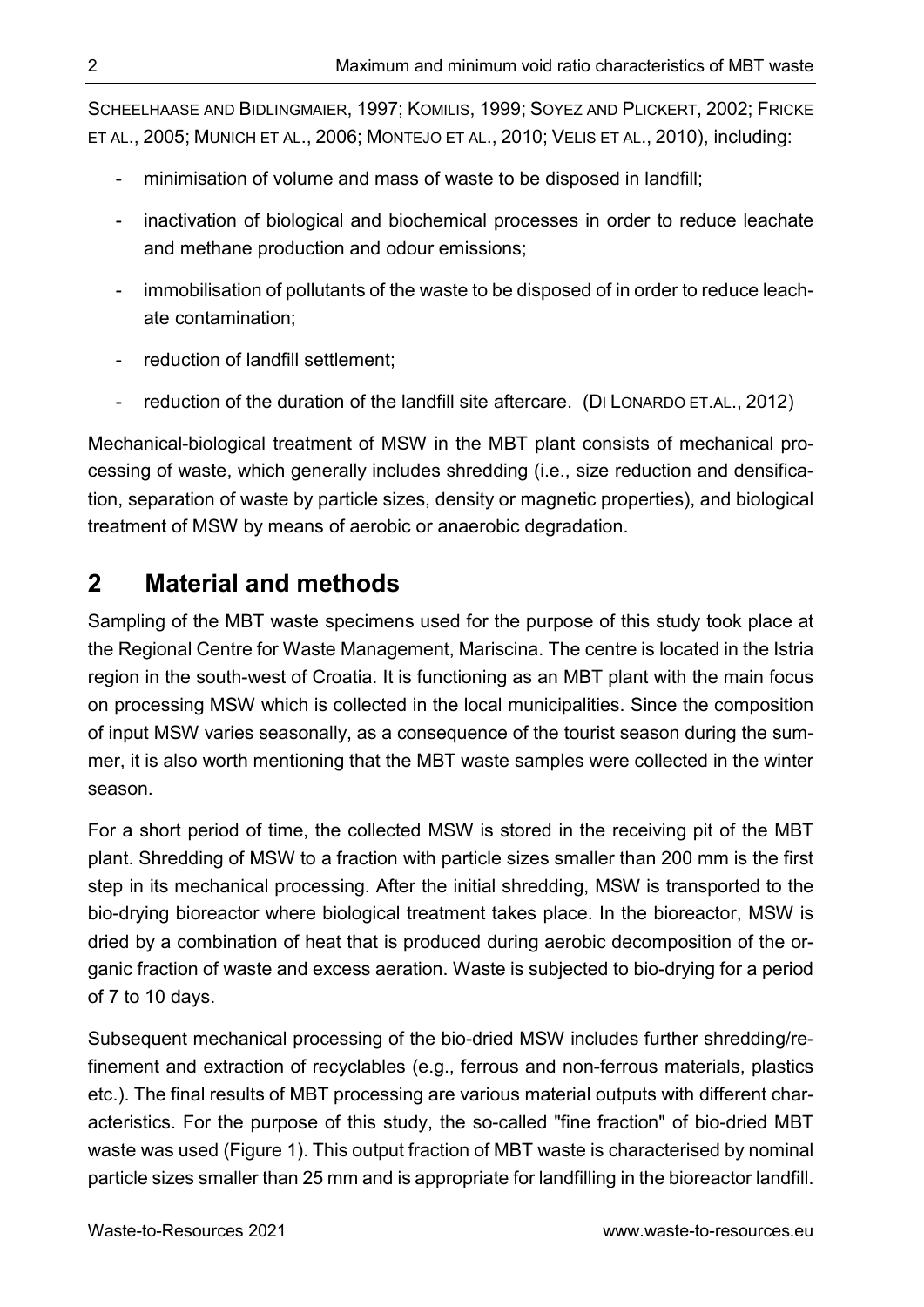

Figure 1 "Fine fraction" of MBT waste material

Physical and geotechnical properties of the MBT waste material were determined according to the internationally accepted ASTM standards for laboratory testing of soils.

## 2.1 Moisture content

Water content was determined according to the ASTM D 2216 Standard for Laboratory Determination of Water (Moisture) Content of Soil and Rock by Mass. In order to preserve the original in-situ moisture of the waste specimens, immediately after sampling and prior to transport, waste specimens were placed in plastic vacuum bags and airtight sealed. The test was performed shortly after the arrival of the waste specimens to the laboratory. Since the MBT waste material is rich in organic components, the standard drying temperature was reduced and set to 60°C, as is proposed in the standard. Samples were ovendried for a period of 24 h. Mass of moist and dried samples was determined using a balance, and the average value of in-situ moisture content was calculated as 9.60 %.

# 2.2 Physical composition

The physical composition of MBT waste samples was determined by means of manual separation. Different material components contained in the waste sample were identified visually. Due to the intensive mechanical and biological treatment that the waste material has been subjected to in the MBT plant, for almost 70 % of mass of the waste sample it was not possible to determine with certainty its physical composition. Waste material with undetermined physical composition was sieved through a 2.00 mm sieve. Portions of material retained and passing the 2.00 mm sieve were weighed and marked as "Unidentified > 2 mm" and "Unidentified < 2 mm".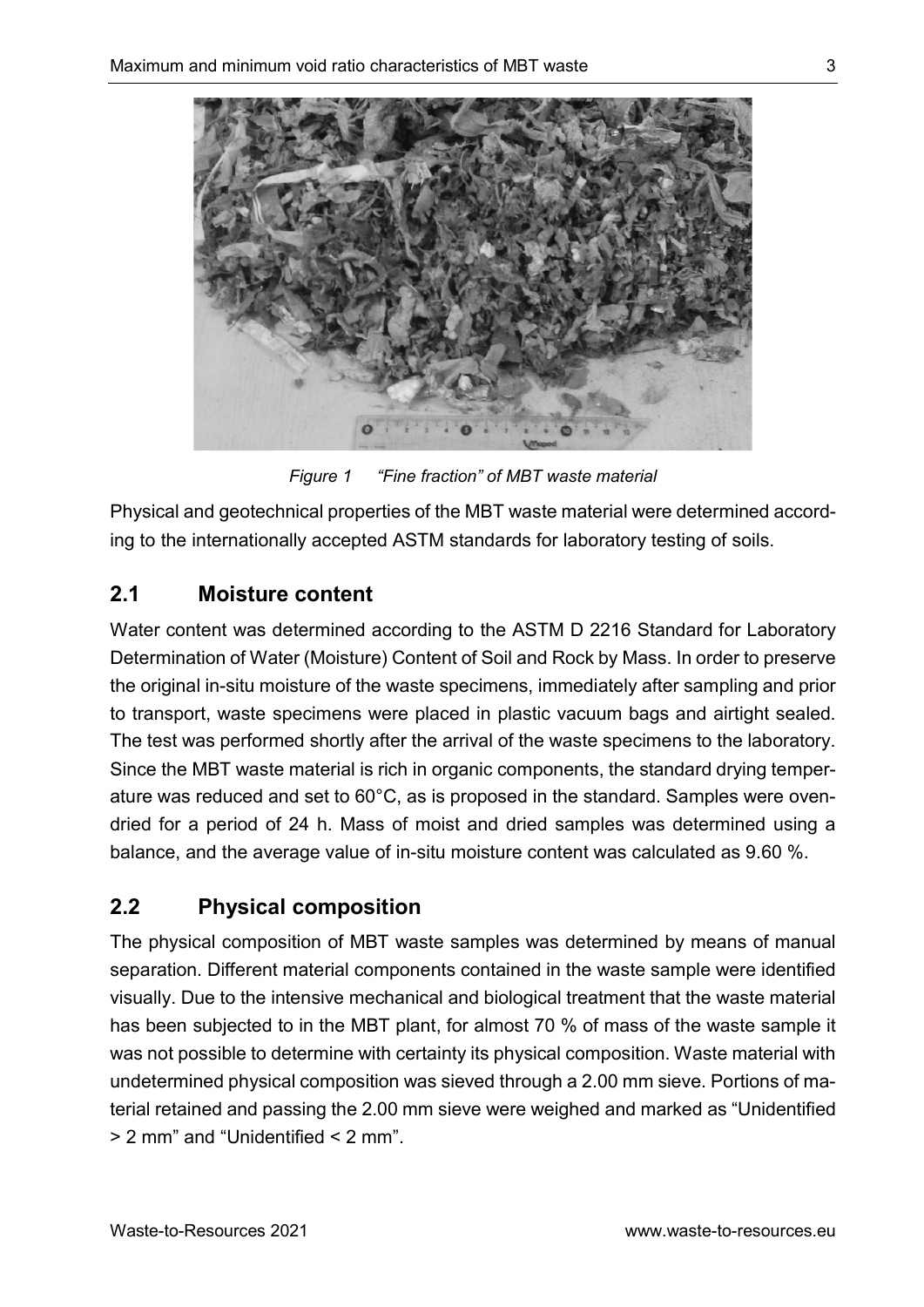Mass of each individual material component was determined on a balance and mass percentages were calculated, as shown in Table 1.

| <b>Material Component</b> | Mass percentage [%] |
|---------------------------|---------------------|
| <b>Plastics</b>           | 6.43                |
| <b>Textile</b>            | 0.22                |
| Glass                     | 10.62               |
| Metal                     | 0.94                |
| Paper/Cardboard           | 4.71                |
| Wood                      | 1.18                |
| Bones/Skin                | 0.20                |
| <b>Stones</b>             | 2.76                |
| Ceramics                  | 0.46                |
| Rubber                    | 0.13                |
| Kitchen waste             | 2.15                |
| Unidentified > 2 mm       | 42.48               |
| Unidentified $\leq$ 2 mm  | 27.71               |
| Total                     | 100                 |

Table 1 Mass percentages of different material components of MBT waste

## 2.3 Particle size distribution

Quantitative determination of the particle sizes in the MBT waste samples was conducted according to the ASTM D 422 standard commonly used for particle-size analysis of soils. A mass of roughly 10 kg of the MBT waste material was oven-dried during a period of 24 hours at constant temperature of 60°C. Prior to sieve analysis, dry material was divided into 25 smaller samples (231-600 g of mass per sample). Samples were mechanically sieved through a set of sieves with various sizes of screen openings (from top to bottom sieve: 31.5 mm, 16 mm, 8 mm, 4 mm, 2 mm, 1 mm and 0.5 mm).

Based on the results of the sieving analysis of all 25 samples, an average value particle size distribution curve of the MBT waste material was constructed and is shown in Figure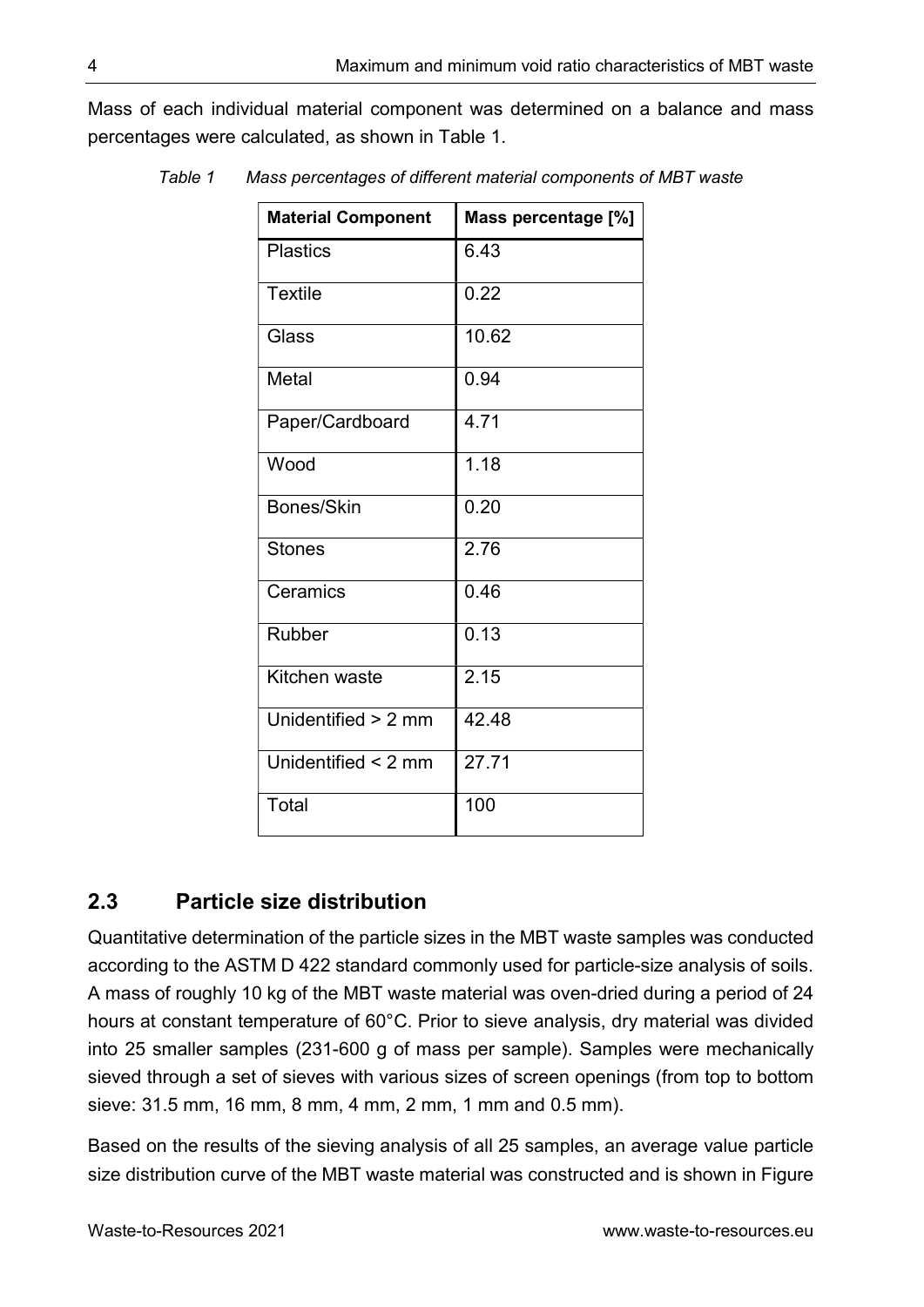2 below. For comparison, four additional particle size distribution curves for bio-stabilised (composted) waste are also shown, of which the top two are for Austrian bio-stabilised waste (PETROVIC, 2016), and the bottom two for bio-stabilised waste from the UK and Germany (VELKUSHANOVA, 2011).



Figure 2 Particle size distribution curves of MBT and bio-stabilised waste

According to the particle size distribution curve values for MBT waste, the coefficient of uniformity (Cu) and the coefficient of curvature (Cc) were calculated as: Cu = 14.23 and Cc = 1.07, while the median grain size  $D_{50}$  was 6.27 mm, and the effective grain size  $D_{10}$ was 0.58 mm. In comparison with soil, MBT waste can be defined as a coarse-grained and well graded material with Cc and Cu values such as in the case of well graded gravel (GW).

## 2.4 Organic matter content

The organic matter content of MBT waste was determined on a representative sample, assembled according to the material component mass percentage results shown in Table 1. The procedure was carried out in accordance with the ASTM D 2974 standard, Standard Test Methods for Moisture, Ash, and Organic Matter of Peat and Other Organic Soils. The sample was heated in a furnace at 440°C until no further change of mass occurred after a period of heating. The organic matter content value of the representative MBT waste sample was calculated as 51.60 %.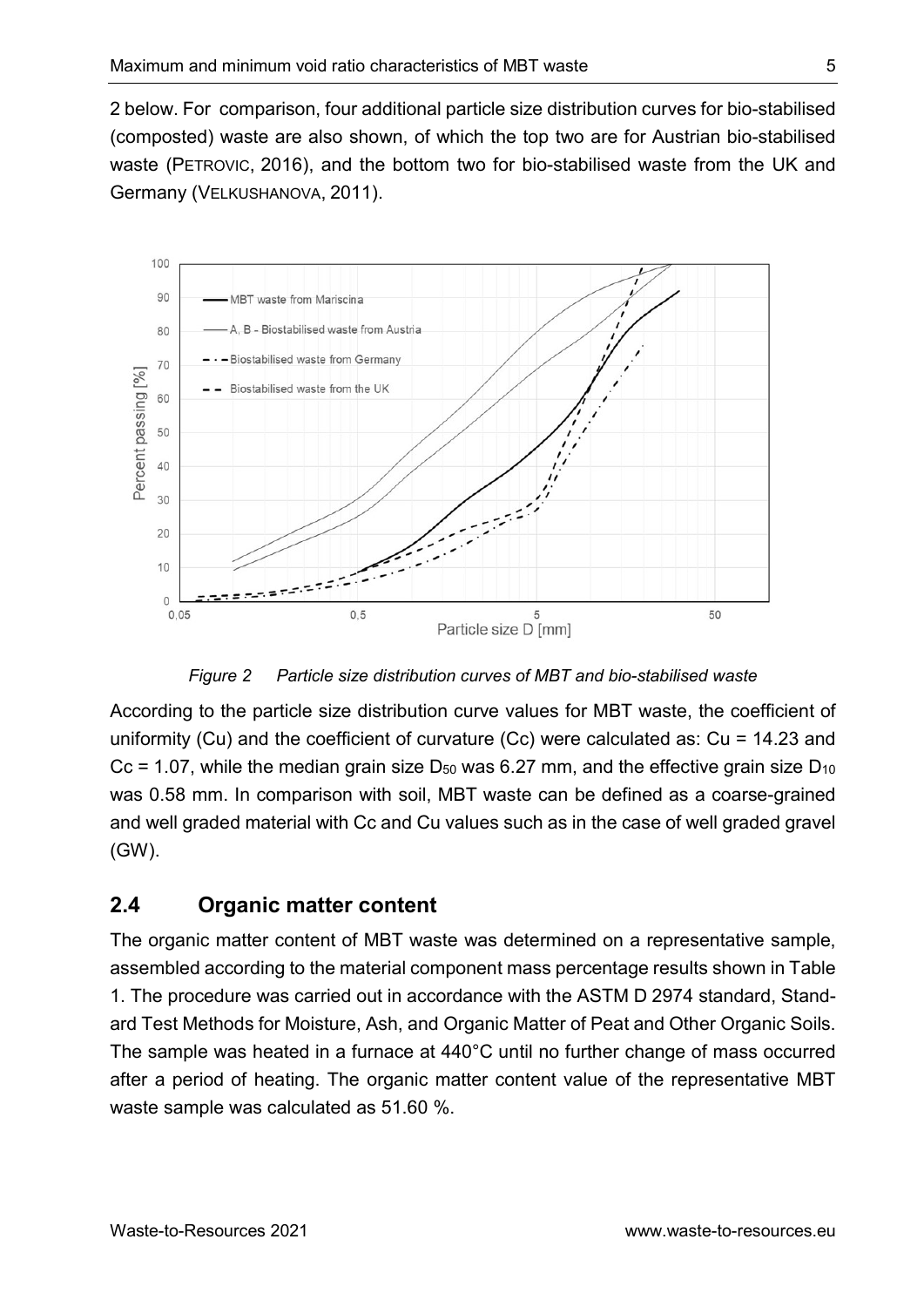## 2.5 Particle density

For the purpose of particle density determination, a modified constant-volume gas pycnometer was used, in accordance with the ASTM D 5550 standard. The obtained values fall within the range between 1.69 g/cm<sup>3</sup> and 2.19 g/cm<sup>3</sup>. Average value, in the case of in-situ conditions of MBT waste material, was calculated as 1.87 g/cm<sup>3</sup>.

## 2.6 Maximum and minimum index densities

Maximum and minimum index densities of MBT waste samples were determined through laboratory tests conducted according to ASTM D-4253 and ASTM D-4254 standards, respectively.

Considering the results of the particle size distribution, minimum index density tests were conducted in accordance with the test method "A" of the ASTM D-4254 standard. As it is defined in the standard, minimum index density represents the loosest condition of a cohesionless material that can be attained by a standard laboratory procedure. A total of 14 oven-dried MBT waste samples were prepared by the quartering method. The first seven samples were subjected to minimum index density tests and the second seven to maximum index density tests.

According to ASTM D-4254 standard, samples were poured into a standard mould with a hand scoop. Prior to testing, the volume of the mould was calibrated according to both direct measurement and water-filling methods.

Minimum (dry) index density was calculated as follows:

$$
\rho_{dmin}=\frac{M_s}{V}\left(1\right)
$$

where:

 $\rho_{\rm dmin}$  – minimum index density [g/cm $^3$  or kg/m $^3$ ]

 $\text{M}_\text{s}$  – mass of the tested dry sample [g or kg]

V – volume of the tested dry sample or calibrated volume of mould [cm<sup>3</sup> or m<sup>3</sup>]

Calculated minimum index density values varied in the range of  $145.47$  kg/m<sup>3</sup> to 213.97 kg/m<sup>3</sup>, with an average value being 176.39 kg/m<sup>3</sup>.

Maximum index density tests were conducted in accordance with the test method "1A" of the ASTM D-4253 standard. The vertically vibrating table and the mounted mould assembly with the installed MBT waste specimen are shown in Figure 3 below.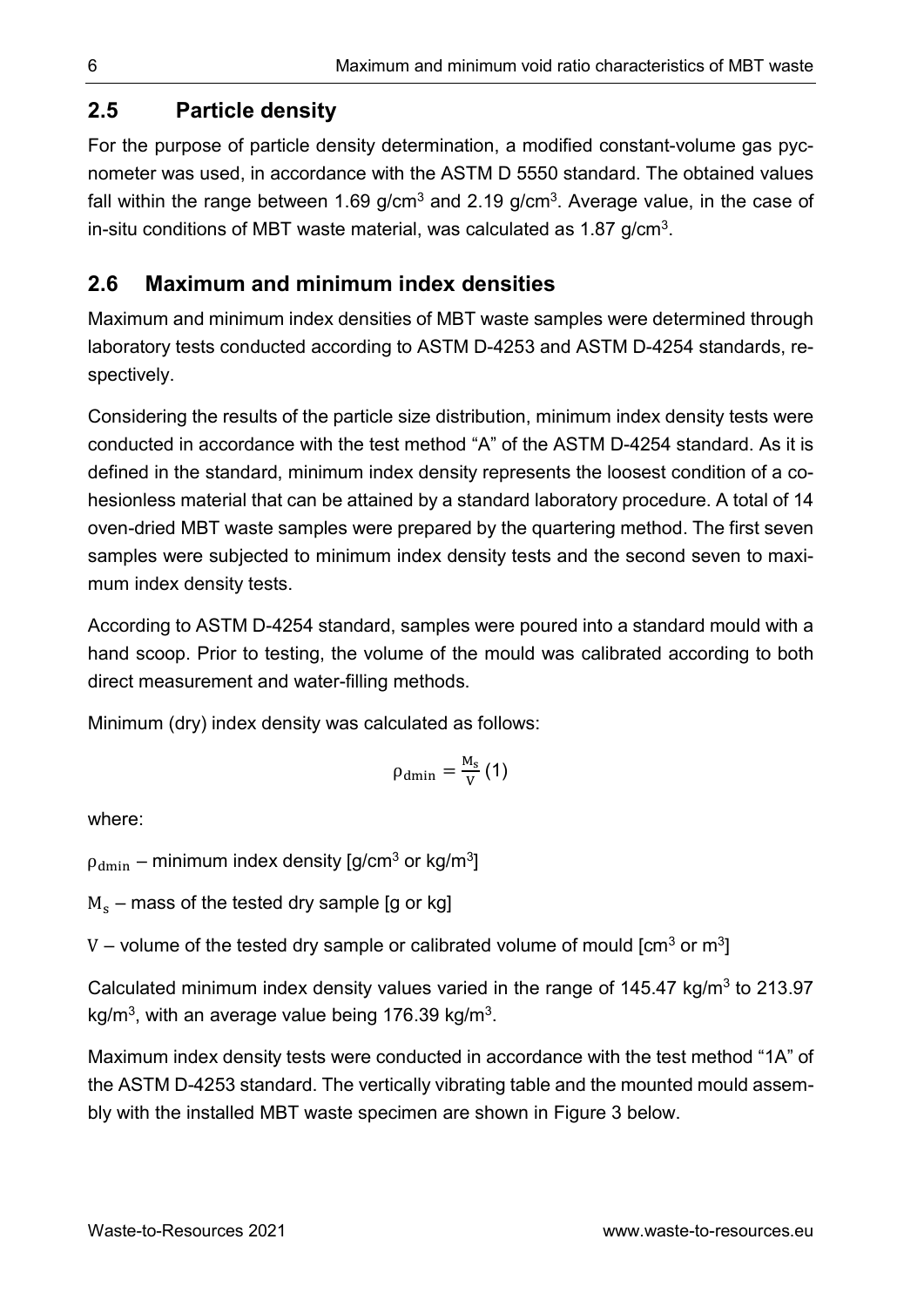

Figure 3 Maximum index density test setup

Analogously to the equation (1) the following expressions can be written:

$$
\rho_{\rm dmax}=\frac{\rm M_{s}}{\rm V}\left(2\right)
$$

where:

 $\rho_{\rm dmax}$  – maximum index density [g/cm $^3$  or kg/m $^3$ ]

 $\text{M}_\text{s}$  – mass of the tested dry sample [g or kg]

V – volume of the tested dry sample  $[cm<sup>3</sup>$  or  $m<sup>3</sup>]$ 

Values of maximum index density varied in the range of 340.20 kg/m<sup>3</sup> to 424.04 kg/m<sup>3</sup>, with an average value of 383.34 kg/m<sup>3</sup>.

### 2.7 Maximum and minimum void ratios and their correlation

Combining the calculated minimum and maximum index densities and previously obtained average value for particle density, the corresponding maximum-index and minimum-index void ratios were calculated by equations:

$$
e_{\text{max}} = \frac{\rho_s}{\rho_{\text{dmin}}} - 1 \text{ (3)}
$$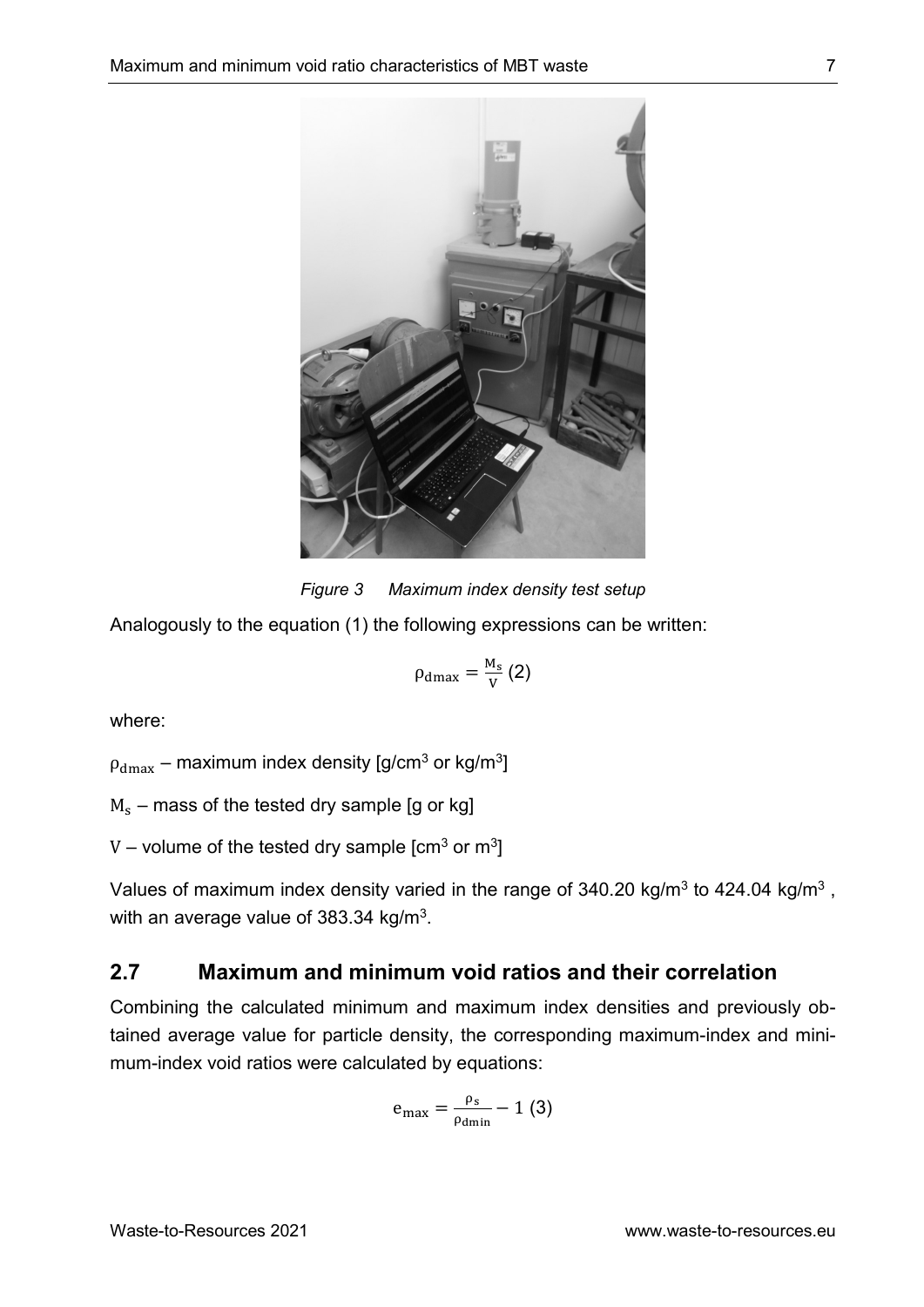where:

```
e<sub>max</sub> – maximum index void ratio [1]
```

```
\rho_{\rm s} – particle density [g/cm^3 or kg/m^3]
```
 $\rho_{\rm dmin}$  – minimum index density [g/cm $^3$  or kg/m $^3$ ]

and

$$
e_{\min}=\frac{\rho_s}{\rho_{\text{dmax}}}-1\ (4)
$$

where:

 $e_{\min}$  – minimum index void ratio [1]

 $\rho_{\rm s}$  – particle density [g/cm $^3$  or kg/m $^3$ ]

 $\rho_{\rm dmax}$  – maximum index density [g/cm $^3$  or kg/m $^3$ ]

The experimental results are presented in Table 2. As can be seen, the results vary from 3.41 to 4.50 for emin, and from 7.75 to 11.87 for emax, with the average values being 3.91 for emin and 9.77 for emax. Standard deviation is calculated as 0.37 and 1.30 for emin and emax, respectively.

According to the calculated average values, the simple relationship based on the ratio between emax and emin can be written as:

$$
e_{max} \approx 2.50 \cdot e_{min} (5)
$$

and

$$
e_{\min} \approx 0.40 \cdot e_{\max} (6)
$$

The maximum to minimum void ratio relation of granular materials has been investigated by several researchers. MIURA ET AL, 1997, conducted a study on around 200 samples of different granular materials, including mostly clean sands but also glass beads and lightweight aggregates. Based on their results, the following equation was derived:

$$
e_{\text{max}} = 1.62 \cdot e_{\text{min}} \text{ (7)}
$$

CUBRINOVSKI AND ISHIHARA, 2002, carried out a study on the data for over 300 soils from Japan, which included clean sands, sands with various fines content  $(F_c)$  and clay content (Pc), and silty soils. The following relations were calculated:

For clean sand  $(0 < F_c < 5\%)$ 

$$
e_{\text{max}} = 0.072 + 1.53 \cdot e_{\text{min}}(8)
$$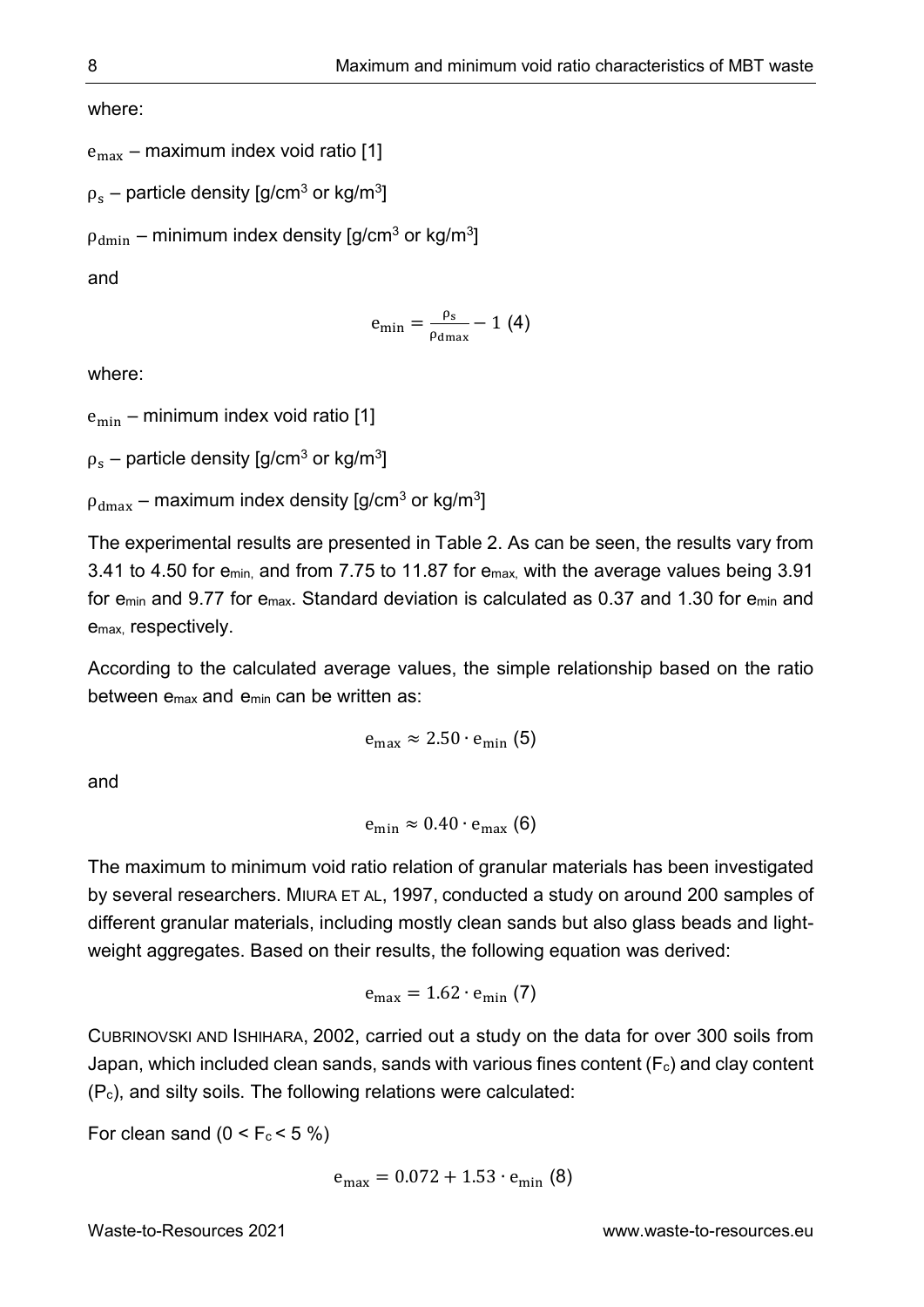For sand with fines  $(5 < F_c < 15 \%)$ 

$$
e_{\text{max}} = 0.25 + 1.37 \cdot e_{\text{min}}
$$
 (9)

For sand with fines and clay ( $15 < F_c < 30$  %,  $5 < P_c < 20$  %)

$$
e_{\text{max}} = 0.44 + 1.21 \cdot e_{\text{min}} \text{ (10)}
$$

For silty soils  $(30 < F_c < 70$  %,  $5 < P_c < 20$  %)

$$
e_{\text{max}} = 0.44 + 1.32 \cdot e_{\text{min}} \text{ (11)}
$$

Equations (7 to (11) have been developed based on the data obtained from tests conducted according to the methods stipulated in the Japanese Geotechnical Society standards (JGS).

ILGAC ET AL., 2019, compiled a large database which, amongst others, contains maximum and minimum void ratio values for natural soils (from silts to gravels) and reconstituted granular material (rice, glass beads, mica) mixtures. For the majority of values, tests were performed according to ASTM and JGS standards. A summary of database statistics reveals that the mean values of emax and emin are 0.92 and 0.55, respectively.

By rearranging equations (3) and (4) the following terms can be written:

$$
\rho_s = \rho_{\text{dmin}} \cdot (e_{\text{max}} + 1) (12)
$$

$$
\rho_s = \rho_{\text{dmax}} \cdot (e_{\text{min}} + 1) (13)
$$

and further, combining the above equations:

$$
\frac{\rho_{\text{dmin}}}{\rho_{\text{dmax}}} = \frac{e_{\text{min}} + 1}{e_{\text{max}} + 1} (14)
$$

$$
\frac{\rho_{\text{dmax}}}{\rho_{\text{dmin}}} = \frac{e_{\text{max}} + 1}{e_{\text{min}} + 1} (15)
$$

Finally, by taking into account the average values obtained for minimum and maximum index densities, 176.39 kg/m<sup>3</sup> and 383.34 kg/m<sup>3</sup> respectively, the following equations are derived:

$$
e_{\min} \approx 0.46 \cdot e_{\max} - 0.54 \text{ (16)}
$$
  
 $e_{\max} \approx 2.17 \cdot e_{\min} + 1.17 \text{ (17)}$ 

The derived expressions present a relation between the two extreme void ratio values and therefore can be used for  $e_{min}$  and  $e_{max}$  values calculation if one of the extreme values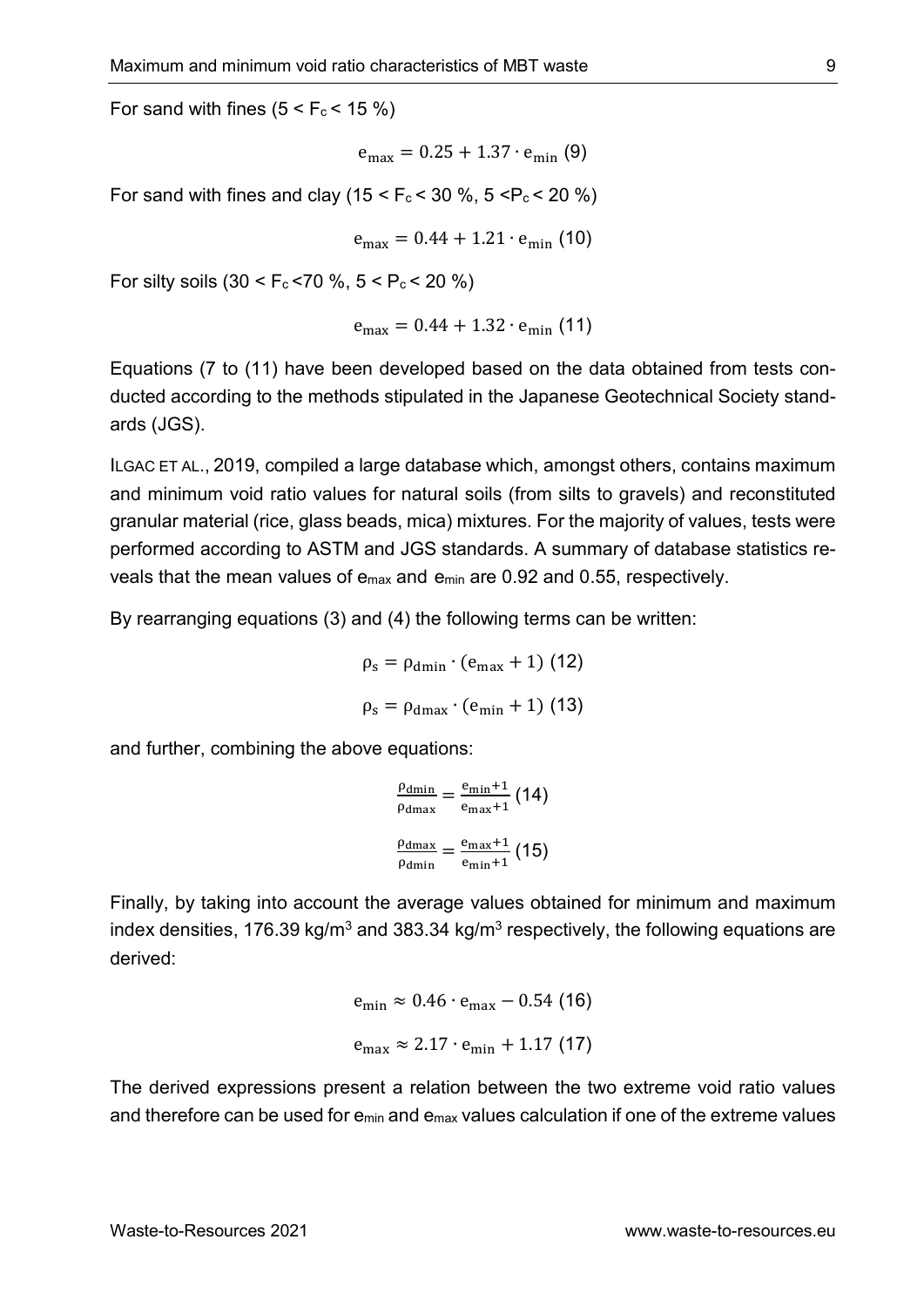is known. For instance, if emax value of the MBT waste material is familiar, then the approximate emin value can be calculated by equation (16), or in case the emin value is known, then the approximate emax value can be obtained by equation (17).

A comparison of emin and emax values obtained empirically, and calculated by equations (5), (6), (16) and (17), is presented in Table 2. The linear relation between  $e_{min}$  and  $e_{max}$ values calculated with equations (5), (6), (16) and (17) is shown in Figure 4.

| Specimen#      | $e_{min}$ [1]<br>- experimental | $e_{min}$ [1]<br>- calculated by<br>equation (6) | $e_{min}$ [1]<br>- calculated by<br>equation (16) |
|----------------|---------------------------------|--------------------------------------------------|---------------------------------------------------|
| 1              | 4.50                            | 4.75                                             | 4.92                                              |
| $\overline{2}$ | 3.86                            | 4.13                                             | 4.21                                              |
| 3              | 4.29                            | 3.61                                             | 3.61                                              |
| 4              | 4.03                            | 4.33                                             | 4.44                                              |
| 5              | 3.85                            | 3.10                                             | 3.03                                              |
| 6              | 3.41                            | 3.99                                             | 4.05                                              |
| $\overline{7}$ | 3.44                            | 3.45                                             | 3.43                                              |

Table 2 Comparison of minimum and maximum void ratio values (experimental vs. calculated values)

| Specimen# | $e_{\text{max}}$ [1]<br>- experimental | $e_{\text{max}}$ [1]<br>- calculated by<br>equation (5) | $e_{\text{max}}$ [1]<br>- calculated by<br>equation (17) |
|-----------|----------------------------------------|---------------------------------------------------------|----------------------------------------------------------|
| 8         | 11.87                                  | 11.25                                                   | 10.94                                                    |
| 9         | 10.33                                  | 9.65                                                    | 9.55                                                     |
| 10        | 9.02                                   | 10.73                                                   | 10.48                                                    |
| 11        | 10.83                                  | 10.08                                                   | 9.92                                                     |
| 12        | 7.75                                   | 9.63                                                    | 9.52                                                     |
| 13        | 9.98                                   | 8.53                                                    | 8.57                                                     |
| 14        | 8.62                                   | 8.60                                                    | 8.63                                                     |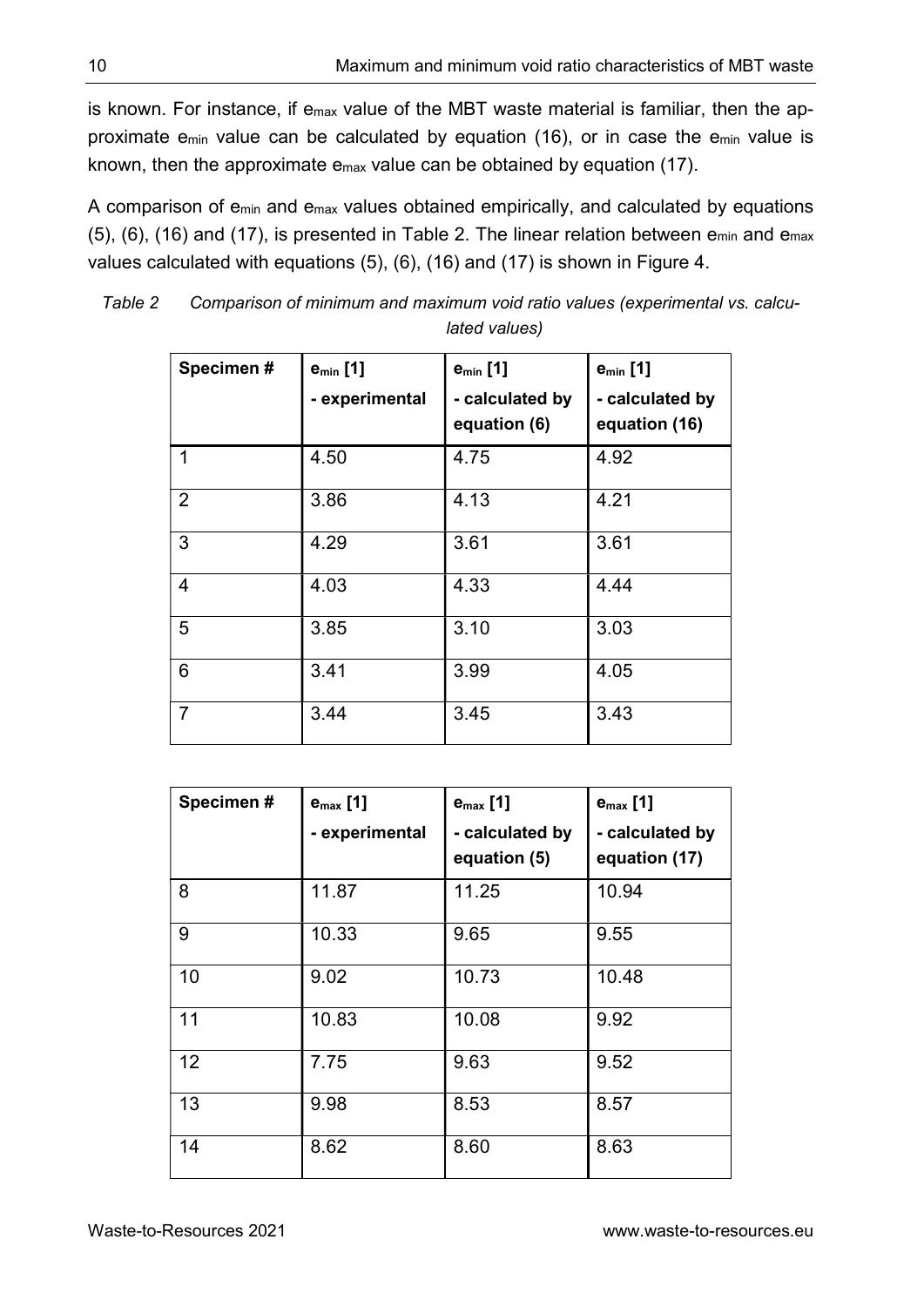

Figure 4 Minimum and maximum void ratio correlation calculated using equations (5), (6), (16) and (17)

# 3 Conclusion

As a part of this research, mechanically-biologically treated MSW, the so called "fine fraction", was analysed. MBT waste is a granular material whose structure is comparable to that of a cohesionless soil. Physical and geotechnical properties of the MBT waste samples were determined according to the applicable ASTM standards for testing of soil.

Minimum and maximum void ratios of granular material depend on its physical properties such as particle size distribution, particle shape, coefficient of uniformity, angularity, and its fines content. MBT waste is a very heterogeneous material and presents a mixture of different material components. Physical and mechanical properties and the mechanical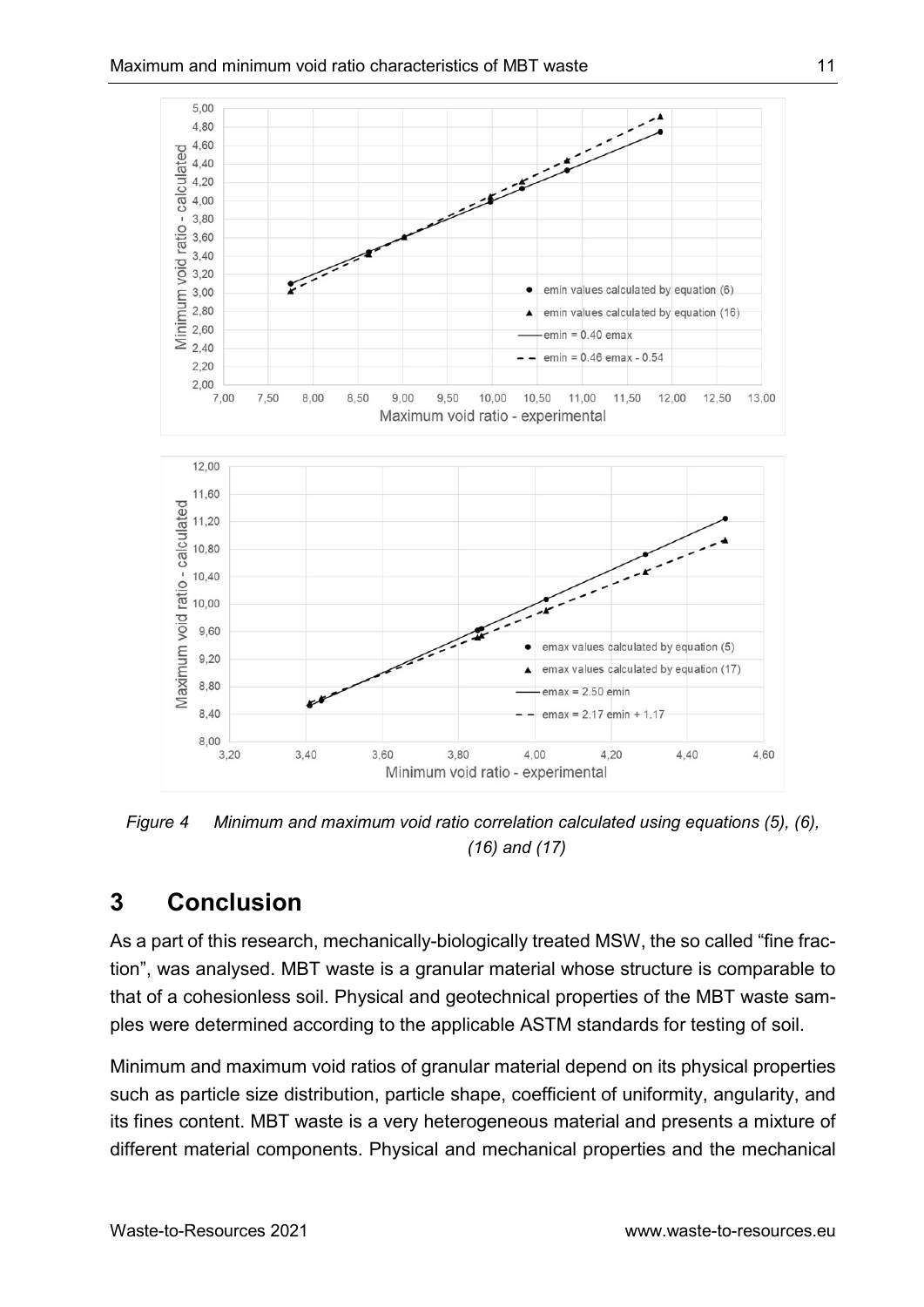behaviour of these individual components also vary significantly. Due to its complex physical composition, with prevailing light-weight components (plastics, paper, wood, kitchen waste), the obtained minimum and maximum index density values for MBT waste are significantly lower when compared to the typical values obtained for soil. Consequently, the calculated values of void ratios for MBT waste material are several times higher in comparison to those of soil.

Based on the experimental results, simple correlations between emax and emin were derived. To confirm the validity of the relations, as presented in equations (5), (6), (16) and (17), further research is necessary.

## Acknowledgements

The financial support of the Croatian science foundation for the project "Testing and modelling of mechanical behaviour of bio-dried waste as a Waste-to-Energy prerequisite" (UIP-05-2017) is gratefully acknowledged.

# 4 Literature

| <b>American Society for Test-</b><br>ing and Materials | 2000 | ASTM D 2216 Standard Test Method for Laboratory<br>Determination of Water (Moisture) Content of Soil<br>and Rock by Mass.         |
|--------------------------------------------------------|------|-----------------------------------------------------------------------------------------------------------------------------------|
| American Society for Test-<br>ing and Materials        | 2000 | ASTM D 2487 Standard Practice for Classification of<br>Soils for Engineering Purposes (Unified Soil Classifi-<br>cation System).  |
| American Society for Test-<br>ing and Materials        | 2000 | ASTM D 2974 Standard Test Methods for Moisture,<br>Ash, and Organic Matter of Peat and Other Organic<br>Soils.                    |
| American Society for Test-<br>ing and Materials        | 2007 | ASTM D 422 Standard Test Method for Particle-Size<br>Analysis of Soils.                                                           |
| American Society for Test-<br>ing and Materials        | 2000 | ASTM D 4253 Standard Test Methods for Maximum<br>Index Density and Unit Weight of Soils Using a Vibra-<br>tory Table.             |
| <b>American Society for Test-</b><br>ing and Materials | 2000 | ASTM D 4254 Standard Test Methods for Minimum<br>Index Density and Unit Weight of Soils and Calcula-<br>tion of Relative Density. |
| <b>American Society for Test-</b><br>ing and Materials | 2014 | ASTM D 5550 Standard Test Method for Specific<br>Gravity of Soil Solids by Gas Pycnometer.                                        |
| Council of the European<br>Union                       | 1999 | Council Directive 1999/31/EC of 26 April 1999 on the<br>landfill of waste.                                                        |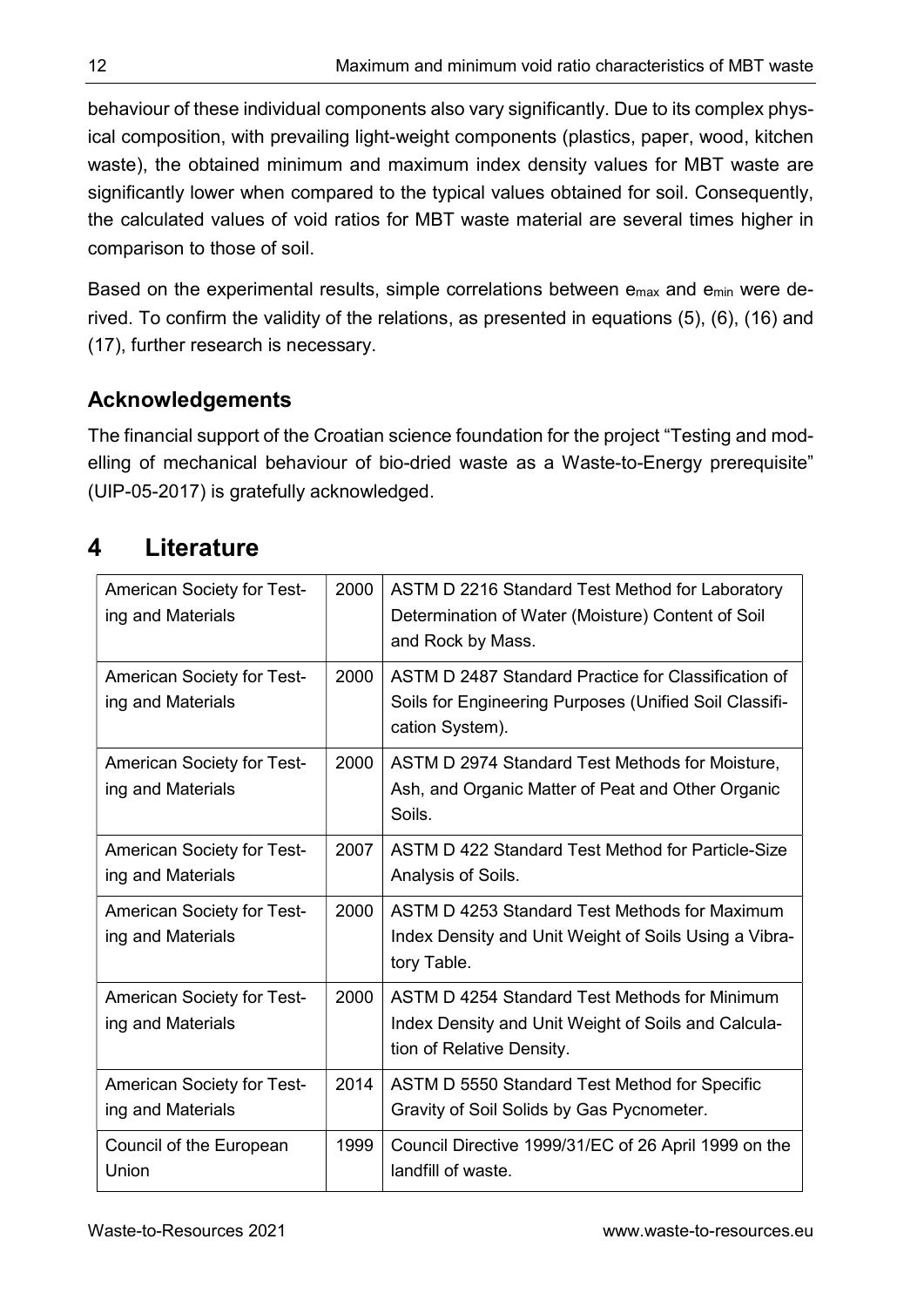| Cubrinovski, M., Ishihara,<br>Κ.                         | 2002 | Maximum and minimum void ratio characteristics of<br>sands. Soils and Foundations, Vol. 42, pp 65-78,<br>Japanese Geotechnical Society                                                  |
|----------------------------------------------------------|------|-----------------------------------------------------------------------------------------------------------------------------------------------------------------------------------------|
| Di Lonardo, M.C., Lom-<br>bardi, F. & Gavasci, R.        | 2012 | Characterization of MBT plants input and outputs: a<br>review. Reviews in Environmental Science and<br>Bio/Technology. 11, pp 353-363.                                                  |
| European Parliament,<br>Council of the European<br>Union | 2008 | Directive 2008/98/EC of the European Parliament<br>and of the Council of 19 November 2008 on waste<br>and repealing certain Directives.                                                 |
| Fricke, K., Heike, S., Wall-<br>mann, R.                 | 2005 | Comparison of selected aerobic and anaerobic pro-<br>cedures for MSW treatment. Waste Management,<br>25(8), pp 799-810.                                                                 |
| Heerenklage J., Stegmann<br>R.                           | 1995 | Overview of mechanical-biological pretreatment of<br>residual MSW. Proceedings Sardinia fifth interna-<br>tional landfill symposium, S. Margherita di Pula (Ca-<br>gliari), pp 913-925. |
| Ilgac, M., Can, G., Cetin, K.,<br>O.                     | 2019 | A dataset on void ratio limits and their range for co-<br>hesionless soils. Elsevier                                                                                                    |
| Komilis, D.P., Ham, R.K.,<br>Stegmann, R.                | 1999 | The effect of municipal solid waste pretreatment on<br>landfill behaviour: a literature review. Waste Manage-<br>ment and Research, 17, pp 10-19.                                       |
| Leikam, K. & Stegmann, R.,<br>1995.                      | 1995 | The emission behaviour of mechanically-biologically<br>pretreated residual wastes Waste Reports Emis-<br>sions-verhalten von Restmull. ABF-BOKU, Wien.                                  |
| Montejo, C., Ramos, P.,<br>Costa, C., Marquez, M.C.      | 2010 | Analysis of the presence of improper materials in the<br>composting process performed in ten MBT plants. Bi-<br>oresource Technology, 101(21), pp 8267-8272.                            |
| Munnich, K., Mahler, C.F.,<br>Fricke, K.                 | 2006 | Pilot project of mechanical-biological treatment of<br>waste in Brazil. Waste Management, 26, pp 150-157.                                                                               |
| Petrovic, I., Stuhec, D., Ko-<br>vacic, D.,              | 2014 | Large Oedometer for Measuring Stiffness of MBT<br>Waste. Geotechnical Testing Journal, Vol. 37 (2), pp.<br>296-310, doi:10.1520/GTJ20130015. ISSN 0149-<br>6115                         |
| Rieger, A., Bidlingmaier, W.                             | 1995 | The reactivity of mechanically-biologically pretreated<br>residual waste. Waste Reports Emissions-verhalten<br>von Restmull. ABF-BOKU, Wien.                                            |
| Scheelhaase, T., Bidling-<br>maier, W.                   | 1997 | Effects of mechanical-biological pretreatment on re-<br>sidual waste and landfilling. Proceedings of Sardinia                                                                           |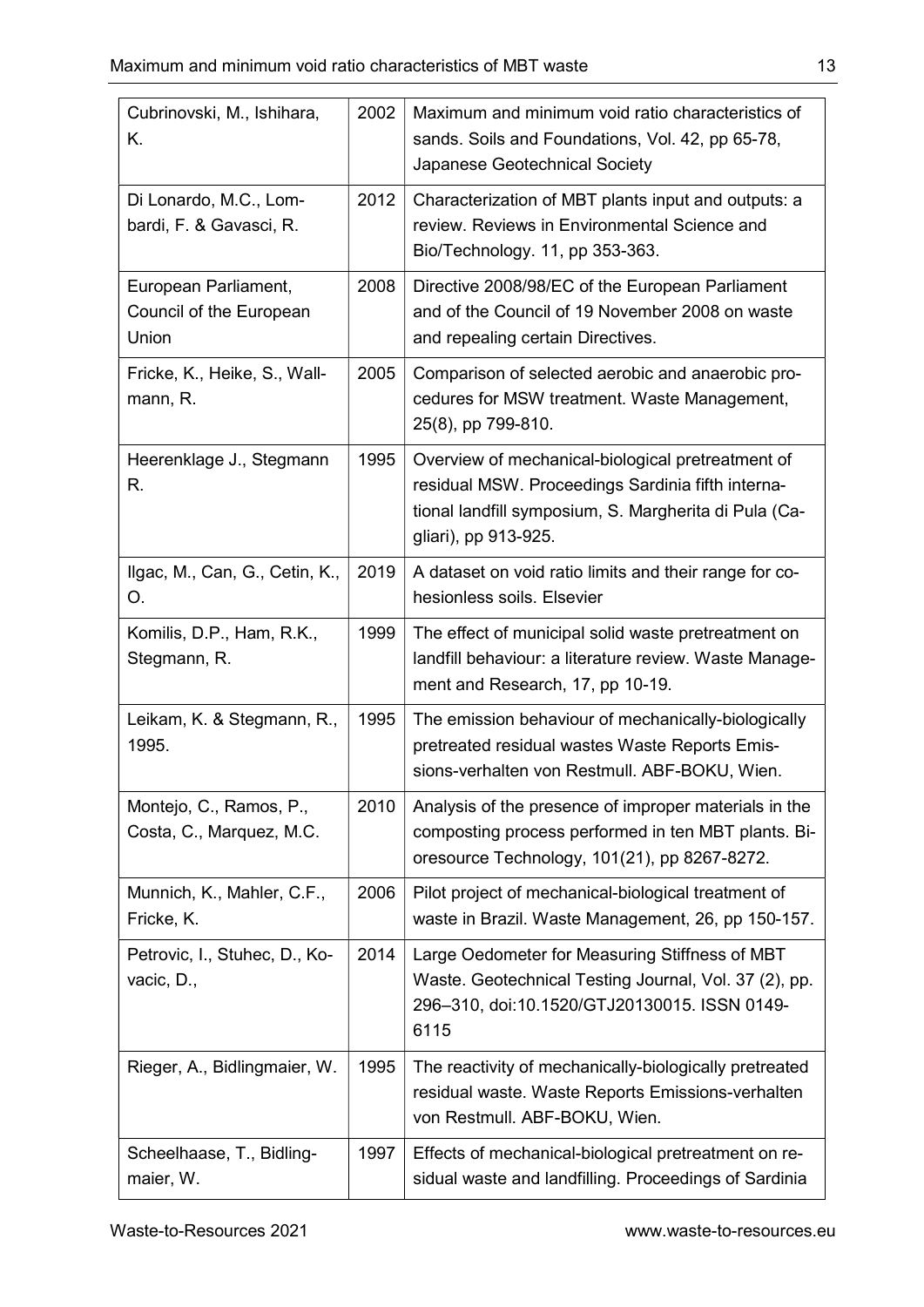|                                                                              |      | fifth international landfill symposium, S. Margherita di<br>Pula (Cagliari), pp 475-484.                                                                                                                                                                     |
|------------------------------------------------------------------------------|------|--------------------------------------------------------------------------------------------------------------------------------------------------------------------------------------------------------------------------------------------------------------|
| Soyez, K., Plickert, S.                                                      | 2002 | Mechanical-biological pre-treatment of waste: state<br>of the art and potentials of biotechnology. Acta Bio-<br>technolologica, 22(3-4), pp 271-284.                                                                                                         |
| Velis, C.A., Longhurst, P.J.,<br>Drew, G.H., Smith, R., Pol-<br>lard, S.J.T. | 2009 | Biodrying for mechanical-biological treatment of<br>wastes: A review of process science and engineer-<br>ing. Bioresource Technology, 101(21), pp 2747-<br>2761.                                                                                             |
| Velis, C.A., Longhurst, P.J.,<br>Drew, G.H., Smith, R., Pol-<br>lard, S.J.T. | 2010 | Production and quality assurance of solid recovered<br>fuels using mechanical-biological treatment (MBT) of<br>waste: a comprehensive assessment. Critical Re-<br>views in Environmental Science and Technology,<br>40(12), pp 979-1105.                     |
| Velkushanova, K.                                                             | 2011 | Characterization of wastes towards sustainable land-<br>filling by some physical and mechanical properties<br>with an emphasis on solid particles compressibility.<br>Faculty of Engineering and the Environment, Univer-<br>sity of Southampton, PhD Thesis |

#### Author's address(es)

Nikola Hrncic, mag.ing.geoing., mag.ing. aedif. Sveuciliste u Zagrebu, Geotehnicki fakultet Hallerova aleja 7 Croatia, 42000 Varazdin Phone +385 42 408 925 E-Mail nikola.hrncic@gfv.unizg.hr

Nikola Kaniski, mag.ing.amb.

Sveuciliste u Zagrebu, Geotehnicki fakultet

Hallerova aleja 7

Croatia, 42000 Varazdin

Phone +385 42 408 925

E-Mail nikola.kaniski@gfv.unizg.hr

Izv. prof. dr. sc. Igor Petrovic Sveuciliste u Zagrebu, Geotehnicki fakultet Hallerova aleja 7 Croatia, 42000 Varazdin